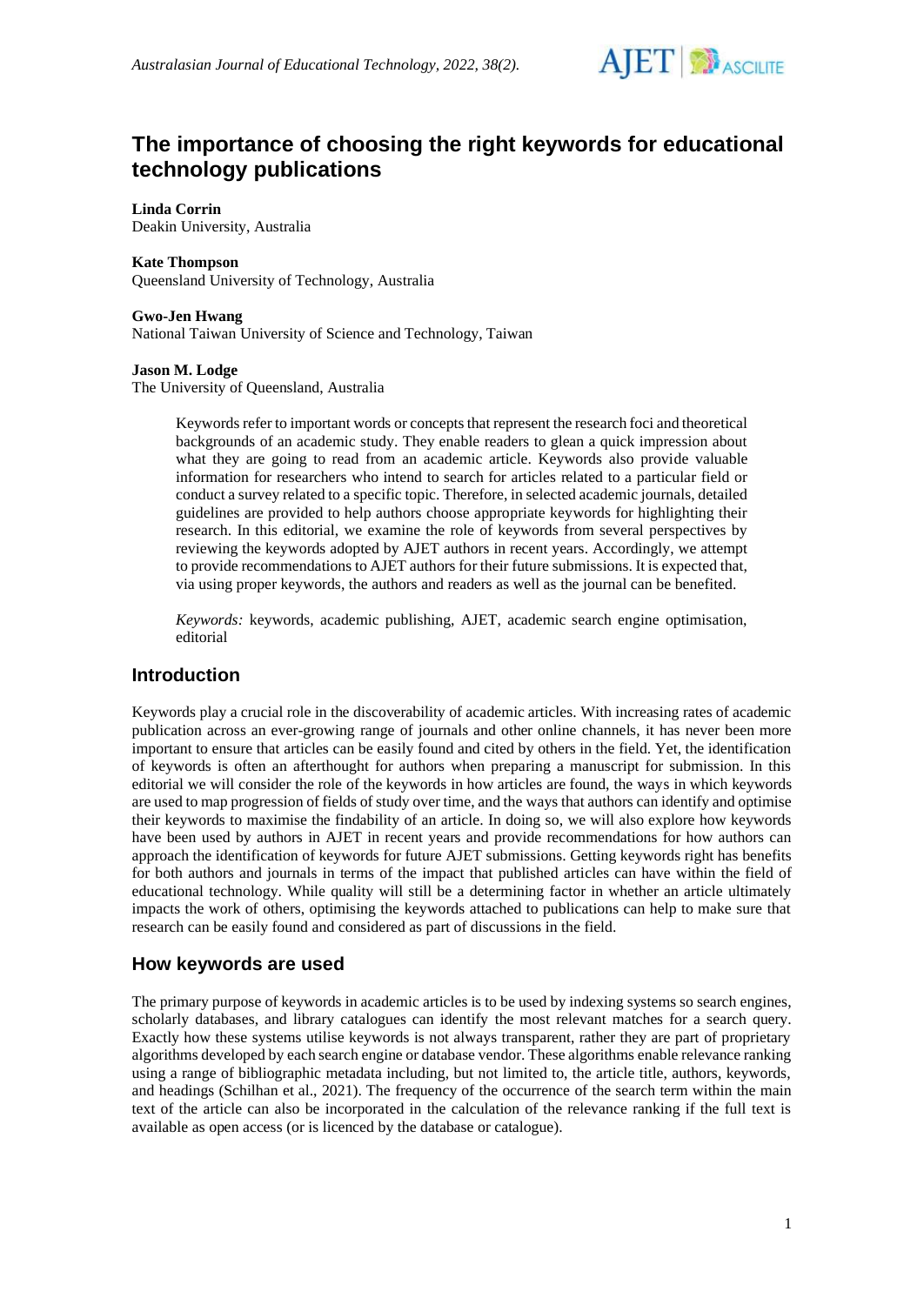

The extent of the variation in the different systems' algorithm results was explored in a study published in the Journal of Clinical Epidemiology where the same keyword search was conducted using three bibliographic databases (PubMed, Scopus, and Web of Science) as well as via Google Scholar (Linder et al., 2015). The precision of the results (calculated by dividing the percentage of relevant articles by the total search results) was much higher for the databases (PubMed =  $93\%$ , Scopus =  $89\%$ , Web of Science =  $89\%$ ) compared to 53% precision for the Google Scholar search. However, the Google Scholar search provided around eight times the number of overall results than the databases. Without knowing exactly how the different systems use keywords , it is difficult to explain this variation. However, these findings provide an interesting perspective on which systems may be most useful when conducting keyword searches for relevant research.

Keywords are also used by researchers conducting systematic reviews of a topic in order to provide an overview and synthesis of a range of research outcomes. Identifying relevant keywords and building this into a search strategy is key to performing a robust systematic review. Most search strategies will involve the use of keywords to search titles, abstracts, and keywords in databases/search engines and sometimes also a search of the full text of the article. A challenge to developing an effective search strategy is the fact that commonality between keywords in research articles is often low (Buchanan & Grimmer, 2021). A scoping review of a particular medical topic (the transition back to work following a hand injury) found that from the 38 papers identified there were 135 unique keywords used (Buchanan & Grimmer, 2021). This demonstrates the fact that there can be many perspectives on a single topic area as well as the use of different synonyms.

A recent review of educational technology research examined the 50 most frequently used keywords of the last 20 years to see what trends could be observed (Valtonen et al., 2022). It was found that while some keywords were declining in prevalence (e.g., computer-mediated communication, distance learning, simulations), others were experiencing upward trends, including educational technology, learning environments, technology acceptance model, game-based learning, and learning environments. There were also notable increases in relation to newer topics such as learning analytics and flipped learning, while learner-focused concepts such as self-efficacy also experienced notable increases. When examining these 50 most frequent keywords, seven categories emerge for the types of keywords featured, including: pedagogical approach (e.g., simulation, assessment); educational context (e.g., higher education, K-12); technology used (e.g., learning management systems, virtual reality); learning environment (e.g., online learning, blended, classroom); discipline (e.g., teacher education, science); intent (e.g., improving classroom teaching, technology integration); theoretical framework (e.g., self-regulated learning, motivation); and stakeholders (e.g., teachers, students). While not all of these types would need to be included in all educational technology research publications, they provide inspiration for a more structured approach to the allocation of keywords to articles that could make them more finable for this kind of research in the future.

In their annual editorial for the journal TechTrends on trends in educational technology, Kimmons and Rosenberg (2022) examined the most frequent keywords and bigrams (two words commonly used next to each other) from journals (via Scopus) and Twitter during 2021. They grouped these keywords and bigrams into four information type categories: contexts, methods, modalities, and topics. From the journal search the most frequent context term was COVID-19 along with the related terms pandemic, emergency, and "shift to" and the most common level of education of research was higher education, followed by secondary and then primary. In terms of methods, systematic review and meta-analysis were the most commonly used, and online and virtual were the most common terms for modalities. For the topics category environments, models, and systems were the most frequent keywords, while computational thinking and learning environments were the most frequently used bigrams. On Twitter the most frequent topics were education, learning, elearning, online learning, technology, and remote learning. Interestingly, the frequency of tweets related to K-12 education were higher than higher education despite there being more research reported in journals that related to higher education. All of these findings show an impact of the response to learning and teaching during the COVID-19 pandemic on educational technology publishing trends, but also demonstrate that the most common keywords tend to be fairly generic (e.g., education, learning, environments, etc.). While these generic words can provide context, it is only when combined with other terms that they provide clues to a more specific research focus.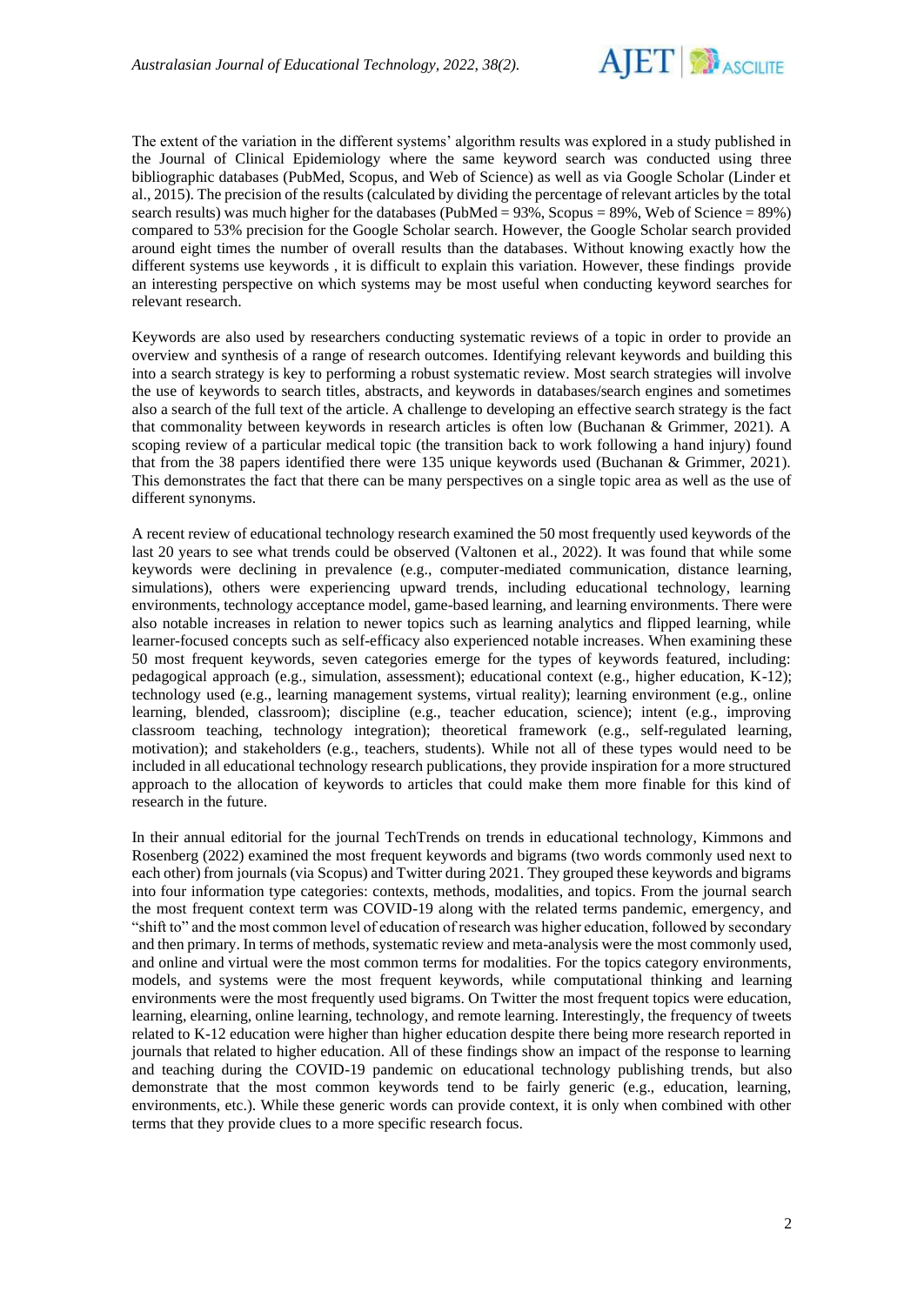

For a journal like AJET, keywords also help in the process of allocating reviewers to articles for publication. When new reviewers join the journal, they are asked to specify their areas of research interest in terms of keywords. These keywords are then used by the Associate Editors when selecting appropriate reviewers for articles as they enter the review process. The online system allows the Associate Editors to search by the keywords identified in the article, which helps to filter the list of possible reviewers. This ensures that articles are reviewed by someone with knowledge related to the topic area and/or who has skills in the particular methodology applied in the research. Ensuring that keywords incorporate the main topics covered in the article as well as the context and methodology means an article can be allocated to a reviewer who can give informed, constructive feedback to allow authors to make improvements to the article as it goes through the review process. For academic journals this also enhances the quality of articles that are eventually published, as reviewers experienced in the topic area are best suited to assess how/whether the research presented in the article fits within, and contributes to, the advancement of knowledge in the field.

## **Keywords requirements in educational technology publications**

The requirements for the identification and quantity of keywords in educational technology publications vary by journal. An examination of the top 14 educational technology journals, as ranked b[y Google](https://scholar.google.com/citations?view_op=top_venues&hl=en&vq=eng_educationaltechnology) (AJET is ranked #15), found that the number of keywords required by each journal varies widely. Three journals provide only a maximum limit, while the other 11 provide a recommended range with the minimum being three keywords and the maximum being 10, with most sitting around the 4-6 keywords range. One journal, Computers and Education, provides a list of 33 pre-defined keywords and requires authors to select up to five words from this list. This list of words includes keywords related primarily to the context and topic of the study, with only one option that refers to methodology. The Learning Analytics and Knowledge conference proceedings (not a journal, but featured in Google's journal list due to its high impact in the field) requires two levels of keywords. The first group of up to six terms must be chosen from the Association for Computing Machinery (ACM) Computing Classification Concepts System list, followed by an additional four "author-supplied" keywords.

Journals generally allow authors to choose their own keywords, with only a few providing advice on how to do this, as well as recommendations as to where keywords should appear in the article to make it more discoverable. The Journal of Computer Assisted Learning (JCAL) recommends that authors feature main keywords in the first 65 characters of the article's title and in the first two sentences of the abstract. The British Journal of Educational Technology (BJET) also encourages the use of keywords in the title. However, there are other publishers that recommend against this approach, suggesting instead to use words similar to the keyword, but not the keywords themselves in the article title. The use of abbreviations is usually discouraged unless the abbreviation is a firmly established term within the field. An example in the educational technology field would be the use of the term "TPACK" to represent the Technological Pedagogical Content Knowledge framework (Mishra & Koehler, 2006).

Previously AJET has provided some guidance on the inclusion of keywords in articles although, as these have only been recommendations, some exemptions have made it through to publication. For example, the previous guidance recommended that authors not include the words "higher education" or "tertiary education" due to the fact that to be included in AJET meant that the research fell into these contexts by default. However, on reflection of the main purposes for which keywords are often used (e.g., for other authors to find the article for inclusion as a reference, to conduct systematic reviews, etc.) it does make sense to include at least one of these context-related terms to boost the discoverability of the article. AJET also previously recommended the inclusion of 5-7 keywords. The new recommendations for keywords for AJET publications will be discussed towards the end of this editorial. But first we will look at the keywords authors have been including in their AJET articles over the last five years.

## **Keyword trends for AJET articles (2017 - 2021)**

There were a total of 1,468 keywords included in 302 AJET articles over the past five years (excluding editorials). This is an average of 4.86 keywords per article, with the minimum being 0 and the maximum being 11. Within this sample there are 977 unique keywords, although some are only slight variations of others (e.g., "21st century", "21st century skills", "21st century competencies"). Note that keywords in AJET can be a single word or a short phrase. More than half of keywords contained two words (52.5%),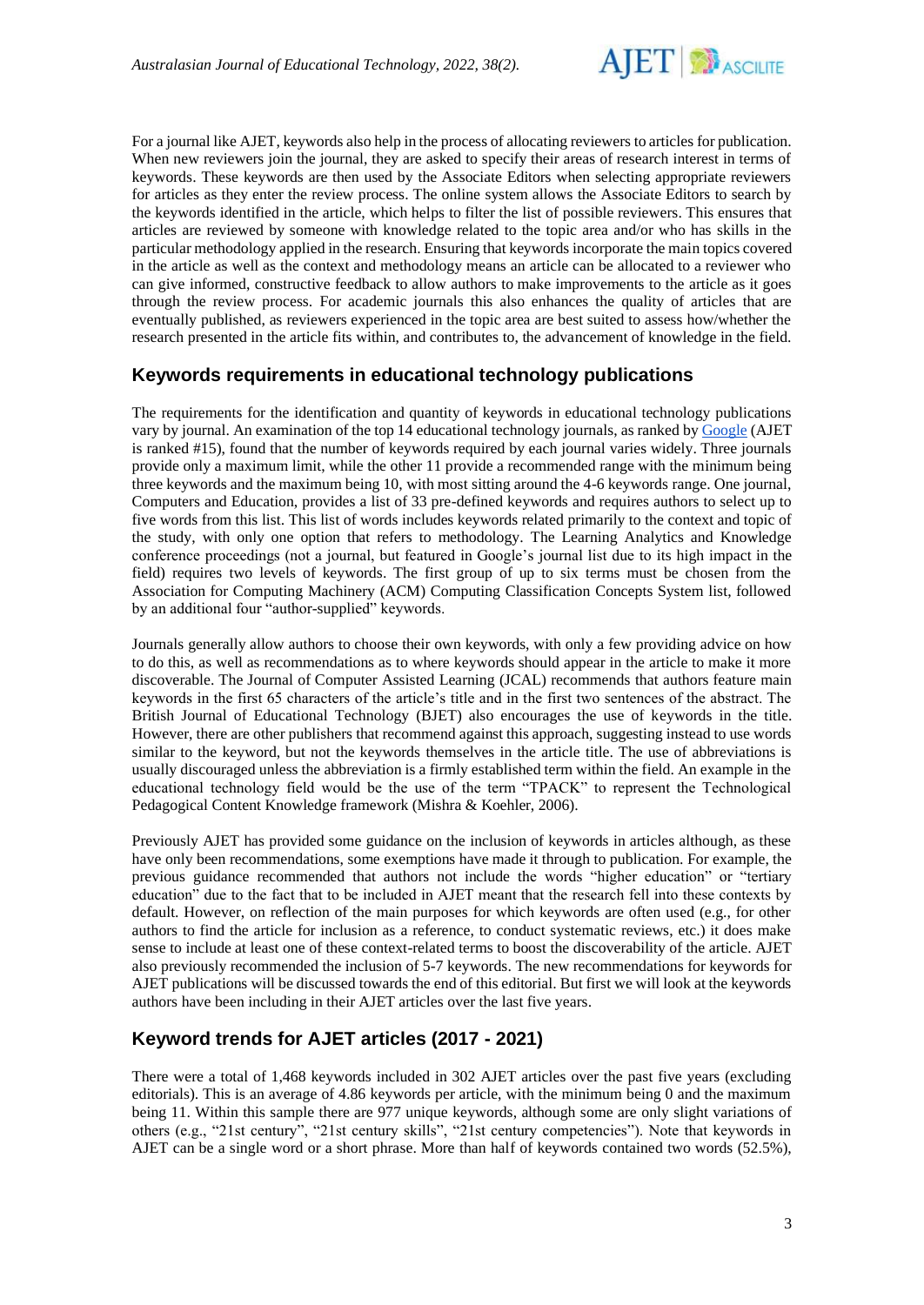

followed by one word (24.3%), and three words (15.7%). The longest keyword phrase was eight words long ("unified theory of acceptance and usage of technology"). Twenty-five keywords were an acronym, while 31 keywords contained the full wording of the acronym followed by the acronym in parentheses.

The list of the 15 most frequently used keywords in the last five years is included in Table 1 below. Topping this list is the contextual keyword of "higher education", followed by the learning environment terms of "blended learning", "online learning" and "mobile learning" ("e-learning" also makes the list further down). "TPACK" was the most commonly included framework term, with "quantitative" the only methodologyrelated term to make the top 15. The most frequently used discipline-specific term was "teacher education". Variations in how a term is expressed somewhat skew the total frequencies for keywords. An example is terms related to the methodological approach of mixed methods. There are nine different ways that this concept is represented in keywords across the sampled articles including versions that are hyphenated, nonhyphenated, plural, singular, and combined with other terms such as "research" and "study". The most used representation is "mixed methods" with no hyphen or other associated words. When combined there are 15 instances of keywords related to mixed methods which would rank it equal with mobile learning in the table below. Even more frequent, but with fewer variations, is the concept of self-regulated learning with a total of 20 instances. The term "e-learning" also increases in prevalence by three to a frequency of 13 when combined with "elearning" (no hyphen).

Table 1

*Most frequently used keywords in AJET articles (2017 - 2021)*

| Keyword                | Frequency |  |
|------------------------|-----------|--|
| higher education       | 30        |  |
| blended learning       | 18        |  |
| online learning        | 16        |  |
| mobile learning        | 15        |  |
| educational technology | 14        |  |
| learning analytics     | 13        |  |
| <b>TPACK</b>           | 13        |  |
| learning design        | 11        |  |
| social media           | 11        |  |
| teacher education      | 11        |  |
| e-learning             | 10        |  |
| technology             | 10        |  |
| <b>MOOCs</b>           | 9         |  |
| motivation             | 9         |  |
| quantitative           | 9         |  |

Building on the categories we identified from the Valtonen et al. (2022) study, there are 10 different category groupings into which the 977 unique keywords of the 302 AJET articles of the past five years can be assigned. These categories are outlined in Table 2 below. From this table it can be seen that the range of keywords that indicate the intent of the research was the highest (24.1%), followed by pedagogical approach (19.7%) and technology (10.7%).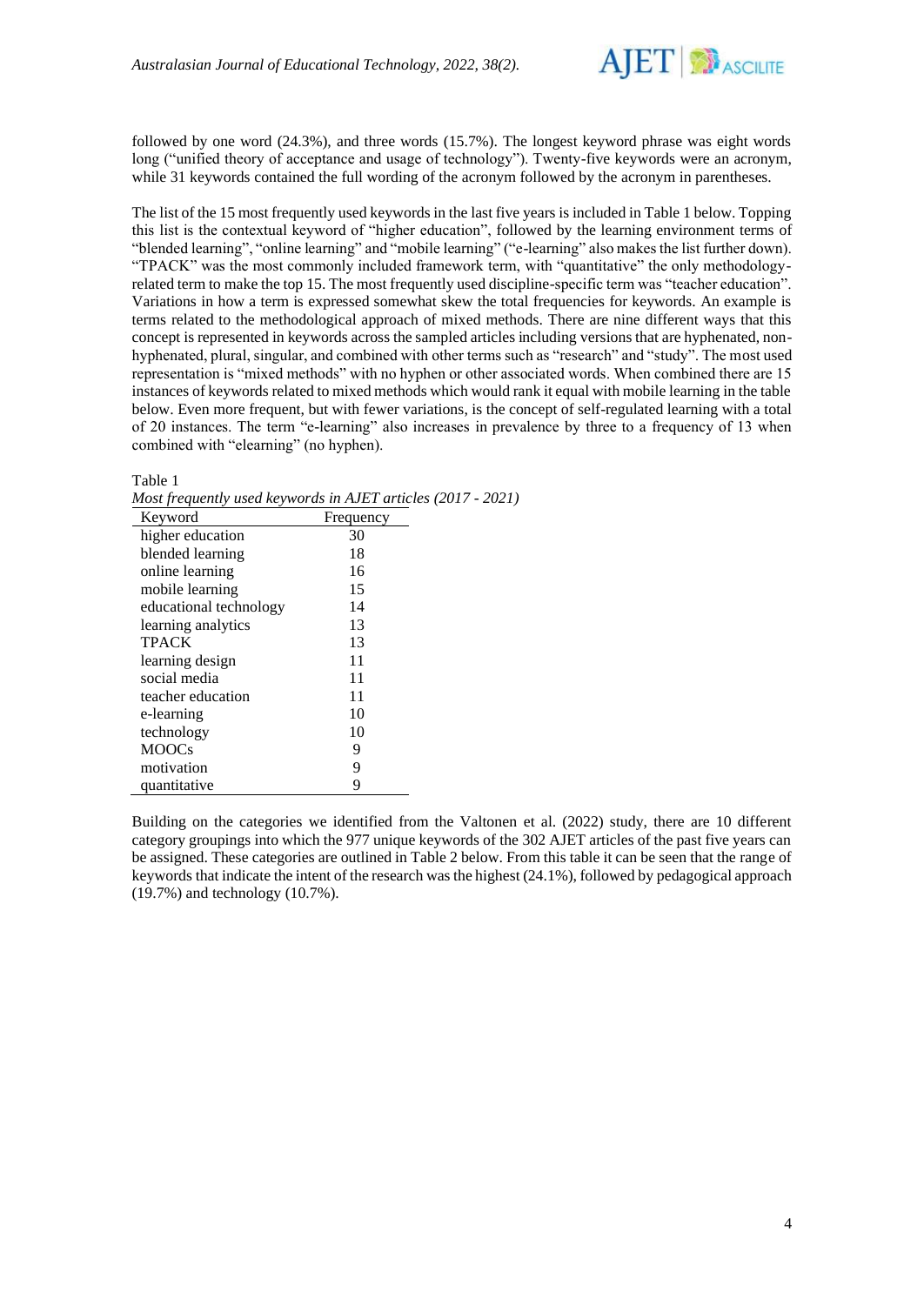

Table 2

*Categories of keywords used in AJET articles (2017 - 2021)*

| Category                    | Definition                                                                                                           | Frequency of                 | Examples of keywords                                                                            |
|-----------------------------|----------------------------------------------------------------------------------------------------------------------|------------------------------|-------------------------------------------------------------------------------------------------|
| Context                     | The level of educational in<br>which the study took place                                                            | unique keywords<br>35 (3.6%) | Higher<br>education,<br>university,<br>tertiary<br>education                                    |
| Learning<br>Environment     | The modality used for learning<br>and teaching, and/or space in<br>which learning occurs                             | 65 (6.7%)                    | Blended learning, online,<br>hybrid, learning spaces                                            |
| Pedagogical<br>Approach     | The pedagogical design adopted<br>in relation to the intended<br>outcome or focus of the study                       | 192 (19.7%)                  | Inquiry-based<br>learning,<br>peer assessment, role play,<br>problem-based learning             |
| Theoretical<br>Framework    | The<br>conceptual<br>framework,<br>model, or lens that was used to<br>inform the design of the study                 | 71 (7.3%)                    | Constructivism,<br>habitus,<br>motivation, self-regulated<br>learning, TPACK                    |
| Methodology                 | The research/analysis approach<br>investigating<br>taken<br>the<br>in<br>identified<br>research<br>problem/questions | $102(10.4\%)$                | Case study, design-based<br>epistemic<br>research,<br>analysis,<br>network<br>meta-<br>analysis |
| Technology                  | The educational technology that<br>was used as part of the study                                                     | 105(10.7%)                   | Augmented<br>reality,<br>learning<br>management<br>system                                       |
| Discipline                  | academic<br>discipline<br>The<br>in<br>which the study took place                                                    | 63 (6.4%)                    | Clinical<br>education,<br>engineering, mathematics                                              |
| Intent                      | The phenomenon or problem<br>that the study sought to examine<br>and understand                                      | 236 (24.1%)                  | Academic<br>achievement,<br>conceptual understanding,<br>inclusive education                    |
| Stakeholders                | The groups of people who are the<br>primary focus of the study                                                       | $30(3.1\%)$                  | Students,<br>teachers,<br>international students                                                |
| Characteristics<br>/ Skills | The characteristic and/or skills<br>of a stakeholder group that the<br>study is designed to explore                  | 78 (8%)                      | 21st<br>skills,<br>century<br>creativity, critical thinking,<br>digital literacy                |

The keywords used in the papers in the current issue were also considered in more detail to illustrate the findings overall. Many of the papers used keywords in the title (e.g., Yu et al., 2022; Gibson et al., 2022). Only one paper referred to the learning environment in the keywords (Bruggeman et al., 2022 included "blended learning"). Many of the papers in this issue included the methodology (e.g., Pais Marden  $\&$ Herrington included "applied design-based research"; Yildirium & Usluci, 2022 used "cluster analysis and sequential patterns"). Some have included the discipline area (e.g., Jarmillo Cherrez, 2022 investigated "Spanish language learning") and the technology (e.g., Kemp et al., 2022 included "virtual reality"; Tan et al., 2022 included "mobile learning"; and Ramirez-Montoya et al., 2022 included "MOOCs"). Finally, many of the papers included keywords that related to the intent of the research (e.g., Sefcik et al., 2022 were investigating "remote invigilation"; Hernandez Cardenas et al., 2022 included "personalised learning" and "academic improvement" in their keywords) or characteristics/skills (e.g., Schalk et al., 2022 investigated "professional identity" and "digital capacity").

This analysis of the keywords used by AJET authors over the past five years gives us an indication of the types of keywords that the authors have considered valuable enough to include. While it is beyond the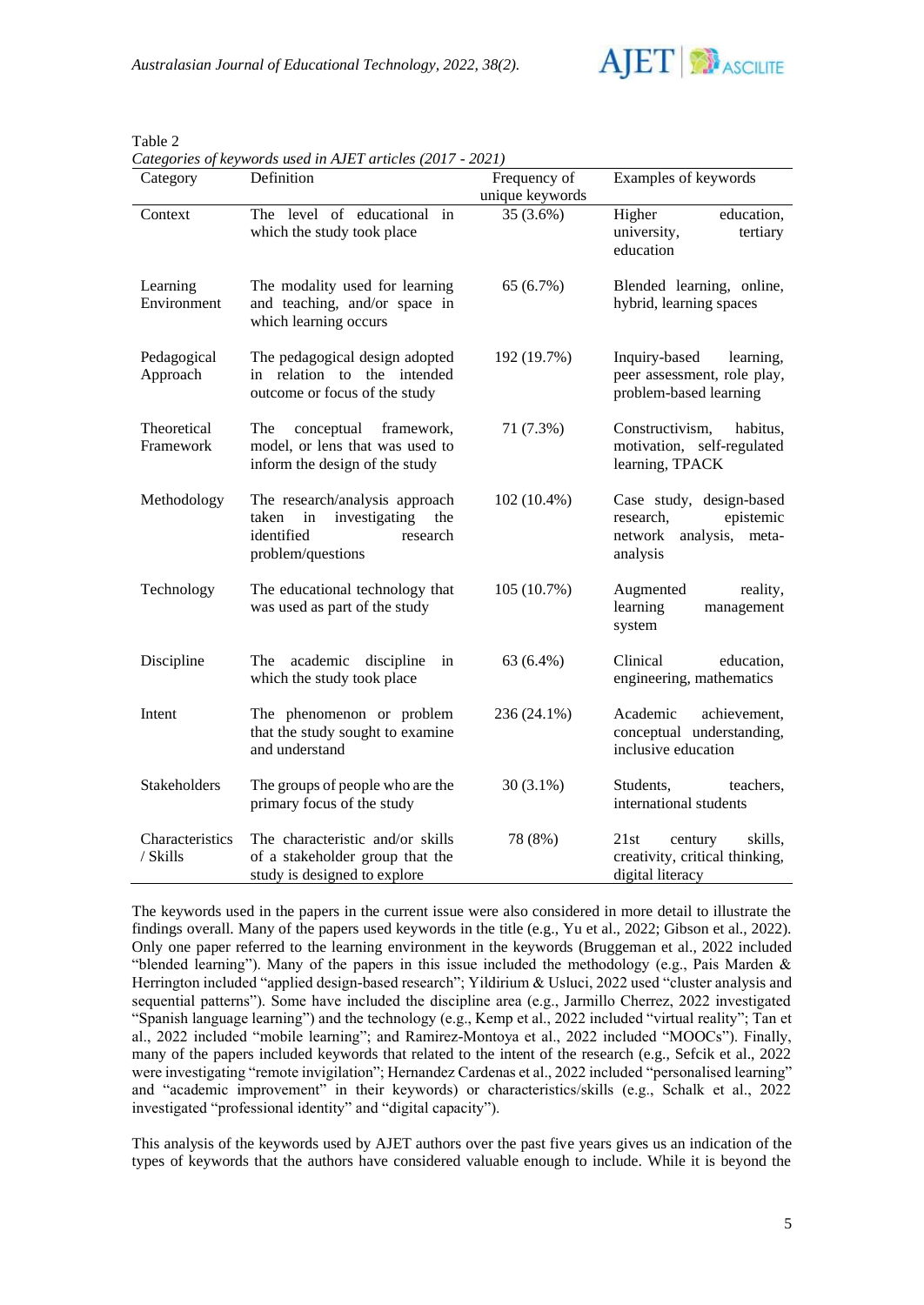

scope of this editorial to test the effectiveness of these words in detail, the table above provides prospective authors with some useful categories to consider when allocating keywords to their article. Other considerations for the selection of keywords are considered in the next section of this editorial.

## **Recommendations for choosing keywords for your AJET article**

Being strategic when choosing keywords for an article can ensure that it can be easily found by others in the field, which gives the research a higher potential of informing other research and being cited. The improvement of the selection of keywords has been strongly advocated by those in the area of Academic Search Engine Optimisation (ASEO), a concept that emerged through the work of Beel, Gipp and Wilde in 2010 (Beel et al., 2010). The two main goals of ASEO are "providing researchers with the best possible support in finding relevant results for their search queries and … helping authors to achieve a better ranking of their own publications in search engines and databases" (Schilhan et al., 2021, p.1). There are a number of different strategies that authors can implement to optimise the keywords they include in their AJET articles to improve their discoverability and we outline the most relevant approaches here for authors considering publishing in an academic journal such as AJET.

#### **Selecting possible keywords**

When you have finished drafting your paper, read through it and make a list of the terms and phrases most relevant to the overall topic, context, and approach of your research. Consider the different categories outlined above in Table 2 and the applicability of each to your work. Not all categories are relevant for all articles, however the context, theoretical framework, and methodology are particularly important to helping others identify the relevance of your work to their own. The recommendation of AJET is to include between three and seven keywords for your article. It is also recommended that you use the singular form of any keywords rather than the plural (Schilhan et al., 2021).

#### **Choosing the right format of keywords**

A tricky part of determining the right keywords is how to present words or phrases. Most search engines and academic databases allow the searching of phrases so you don't need to only use single words. As seen above, it is more common for keywords in AJET to contain two words and they can contain short phrases up to 6-8 words. However, when using longer phrases it is wise to stick to those commonly recognised in the field. For example, in educational technology a commonly accepted phrase would be "computersupported collaborative learning". Where possible, it is best to avoid special characters in keywords. Sometimes this can't be avoided if a hyphen is part of the accepted expression of the word or phrase (as seen in the previous example of computer-supported collaborative learning). Hyphens can sometimes hinder the functionality of search engines and database searches impacting the findability of the article (Schilhan et al., 2021).

#### **Checking the keywords**

It is a good idea to conduct a search using the keywords you have selected via a search engine and/or academic database to see if the results returned are aligned to the kind of work you have conducted. The results of these searches can also provide ideas for other keywords if certain terms are common to similar research articles. If the results of such searches return articles very different to yours, it is a good indication that you need to reconsider the keywords you have chosen. Tools such as Google Trends can be useful to determine whether your keywords represent how the concept is represented currently, or if that particular word/phrase is falling out of favour. Recently systematic review articles such as those profiled above can provide insight into trends in relation to key terms in the field (e.g., Valtonen et al., 2022) which can help in checking that the words you have chosen are the most appropriate.

#### **Where else to feature keywords**

As discussed above, there has been inconsistent advice provided by academic publishers as to where else to feature keywords within your article. While some advocate for including the main keywords in the article title and abstract, others have discouraged this practice. In AJET we recommend that at least some of your keywords feature in your title and abstract. However, be careful not to overuse keywords in your title,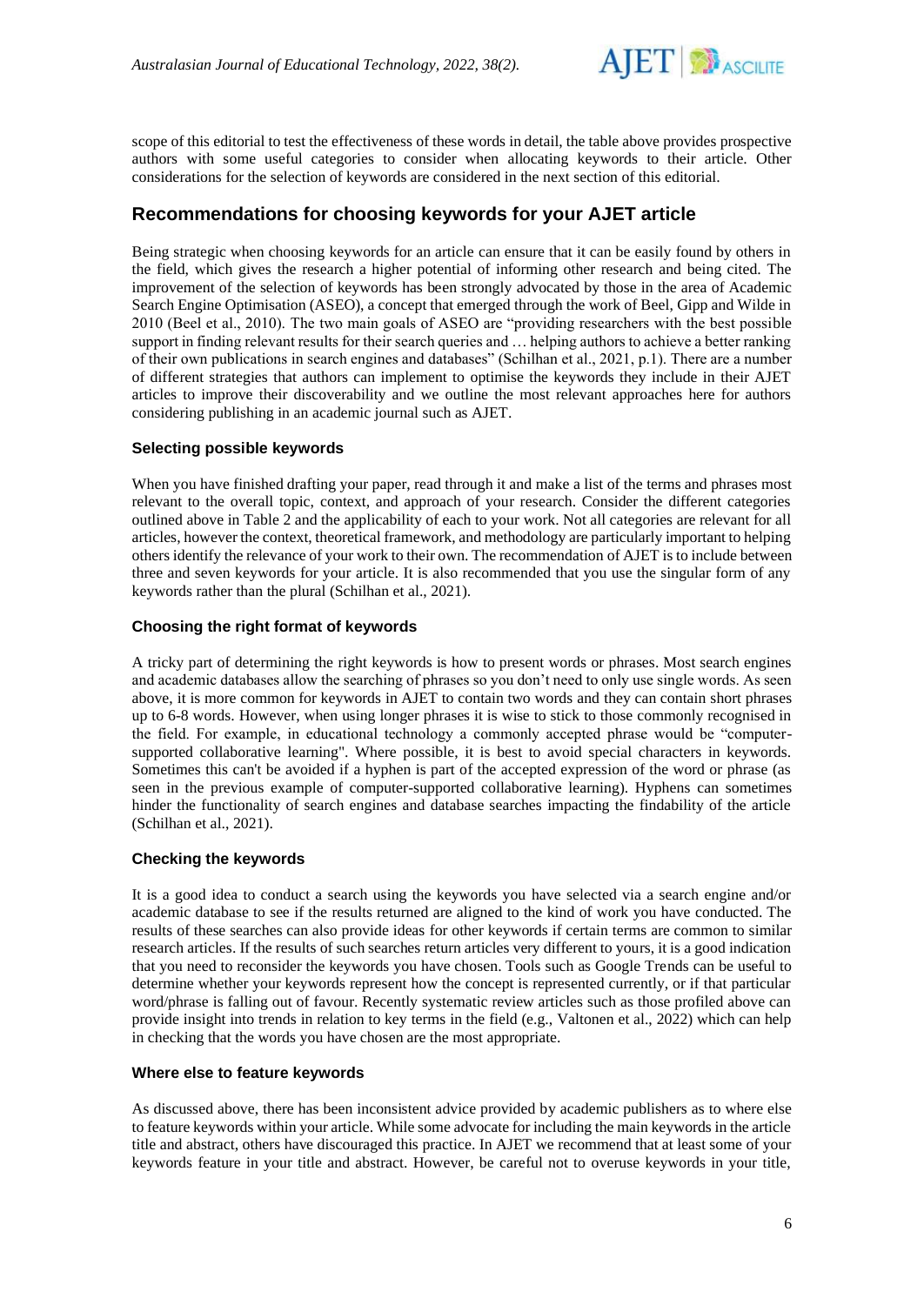

abstract, and full text. This practice is known as "keyword stuffing" which can be used for search engine optimisation, but often results in a reduction in the readability and quality of how the work is presented when used in an academic publication context (Zuze & Weideman, 2013). Keywords can also be incorporated into the subheadings within your paper as these will be identified by search engines and can provide insight into the structure of the article when it is indexed (Zuze & Weideman, 2013).

#### **Be consistent**

It is important that you are consistent with the terms you use in your article. For example, if you start the article using a term such as "digital literacy" it is best not to switch to "digital fluency" part way through the article. Keeping spelling and expression consistent with accepted practice in the field is also key for optimising the findability of your article.

## **Conclusion**

A strategic approach to the selection of keywords for your article can have a positive impact on how discoverable your work is to other researchers in the field and can result in a higher number of citations of your work. In the higher education field this can have important flow-on effects in terms of recognition and promotion of your scholarship career. The steps outlined in this editorial to optimise keywords for your academic publication can be applied across discipline areas, but are particularly useful in the educational technology field. In this editorial, we have attempted to give readers a sense of the wider trends in the use of keywords in educational technology journals and, specifically, in AJET. From these trends, we have sharpened up our recommendations for the use of keywords in future AJET articles. It is our hope that this focus on the effective use of keywords will help to maximise the impact of forthcoming AJET articles for the benefit of authors and the educational technology community.

## **Contributions of authors**

**Linda Corrin**: Conceptualisation, Investigation, Formal analysis, Writing - original draft, Writing - review and editing; **Jason Lodge**: [writing - review and editing ]; **Gwo-Jen Hwang**: [writing – original draft]; **Kate Thompson**: [writing - original draft, writing - review and editing].

## **Acknowledgements**

The authors would like to express our heartfelt thanks to the AJET editorial team and copyeditors for their support in bringing this issue to fruition. Thanks also go to the anonymous reviewers for their efforts in the review process.

## **References**

- Beel, J., Gipp, B., & Wilde, E. (2010). Academic Search Engine Optimization (aseo) Optimizing Scholarly Literature for Google Scholar & Co. *Journal of scholarly publishing, 41*(2), 176-190. <https://doi.org/10.3138/jsp.41.2.176>
- Bruggeman, B., Hidding, K., Struyven, K., Pynoo, B., Garone, A., & Tondeur, J. (2022). Negotiating teacher educators' beliefs about blended learning: Using stimulated recall to explore design choices. *Australasian Journal of Educational Technology, 38*(2), 98-112[.](https://doi.org/10.14742/ajet.7175) <https://doi.org/10.14742/ajet.7175>
- Buchanan, H., & Grimmer, K. (2021). Keyword parsimony—lessons from a scoping review. *Systematic Reviews, 10*(1), 1-2.<https://doi.org/10.1186/s13643-021-01784-5>
- Gibson, M. J., Luong, J., Cho, H., Moh, B., Zanin, S., Djatmiko, M., & Aandahl, R. Z. (2022). Where's the harm? Screening student evaluations of teaching for offensive, threatening or distressing comments. *Australasian Journal of Educational Technology, 38*(2), 35-48[.](https://doi.org/10.14742/ajet.6133) <https://doi.org/10.14742/ajet.6133>
- Hernandez Cardenas, L. S., Castano, L., Cruz Guzman, C., & Nigenda Alvarez, J. P. (2021). Personalised learning model for academic leveling and improvement in higher education. *Australasian Journal of Educational Technology, 38*(2), 70-82. <https://doi.org/10.14742/ajet.7084>
- Jaramillo Cherrez, N. (2022). Leveraging asynchronous speaking tasks to promote willingness and confidence to speak in Spanish: A qualitative study. *Australasian Journal of Educational Technology*, 38(1), 1-1[4.](https://doi.org/10.14742/ajet.6657) <https://doi.org/10.14742/ajet.6657>